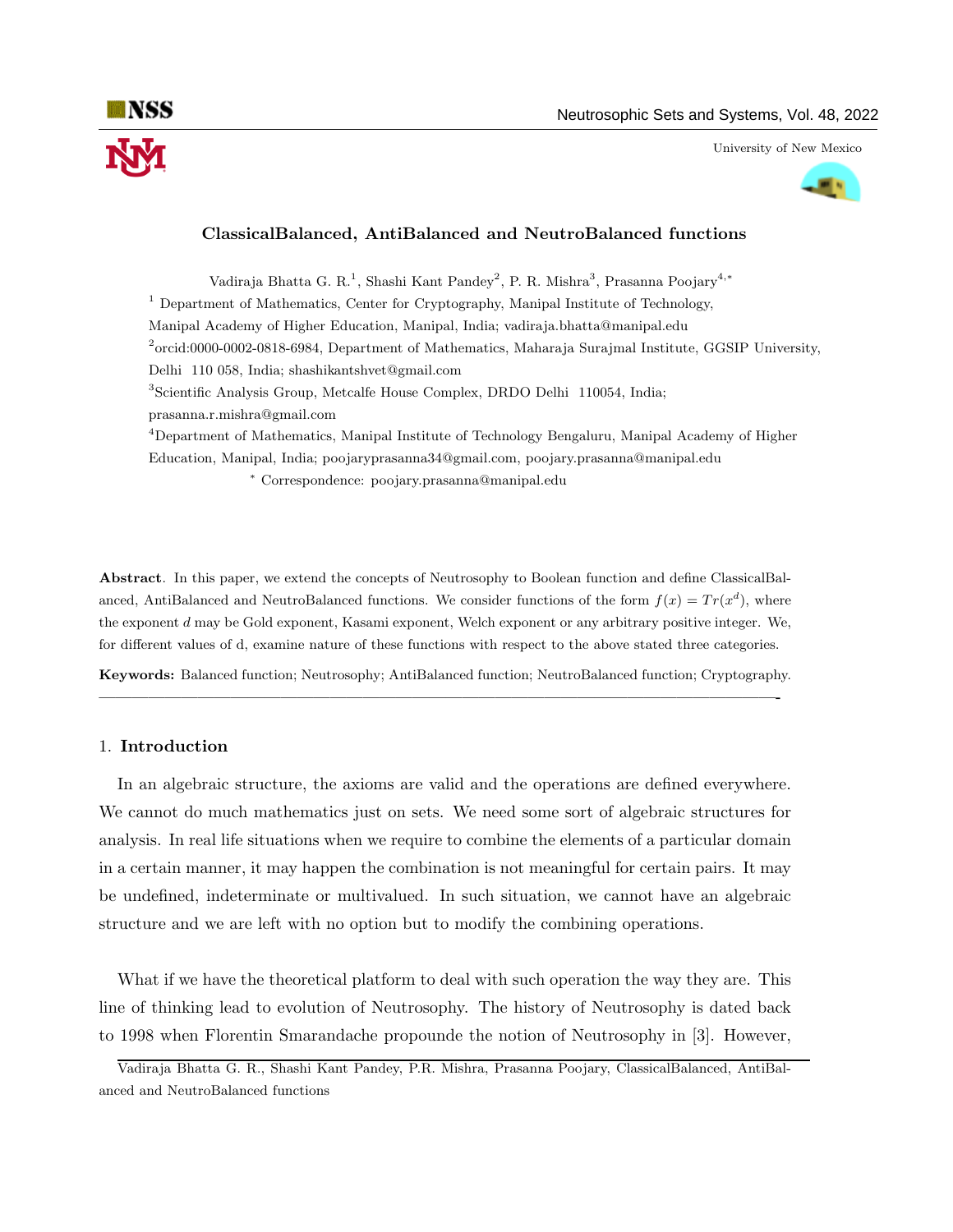the research in this area gained momentum in last couple of years. Some recent works may be found in  $[8-11]$  $[8-11]$ .

Neutrosophic structures have been defined on Algebra  $[1–7]$  $[1–7]$ , groups  $[14–16, 20, 21]$  $[14–16, 20, 21]$  $[14–16, 20, 21]$  $[14–16, 20, 21]$  and ring [\[12,](#page-11-6) [13\]](#page-11-7) and their properties have been explored. We define neutrosophic structure on a finite field. The main reasons of choosing finite fields are:

- (1) This direction remains by and large unexplored.
- (2) Fields are the richest structure. The finiteness is considered to make it more computer friendly. When it is not possible to produce a rigorous logic for proving an assertion, computational tools may be utilised to establish the assertion.
- (3) Finite fields are widely used in cryptography. We try to translate the concepts of Boolean function to the Neutrosophic scenario. This may lead to application of these function to cryptography.

We define three types of functions viz., ClassicalBalanced, AntiBalanced and NeutroBalanced functions. The details can be found in the subsequent sections. The paper is structured in the following manner.

In the next section we discuss preliminaries required to comprehend the paper. In section 3 we introduce three neutrosophic functions as mentioned above. In the fourth section we prove some results related to the defined function. Finally, in section 5, we conclude the paper.

#### 2. Preliminaries

# Definition 2.1. [\[4\]](#page-11-8)

- (i) A classical operation is an operation well defined for all the set's elements while a Neutro Operation is an operation partially well defined, partially indeterminate, and partially outer defined on the given set. An AntiOperation is an operation that is outer definedfor all the set's elements.
- (ii) A NeutroAlgebra is an algebra that has at least one Neutro Operation or one NeutroAxiom ( axiom that is true for some elements, indeterminate for other elements, and false for other elements), and no AntiOperation or AntiAxiom. An AntiAlgebra is an algebra endowed with at least one AntiOperation or at least one AntiAxiom.

The study and analysis of cryptographic and combinatorial properties with respect to Boolean functions has been an important branch of cryptography. Boolean functions play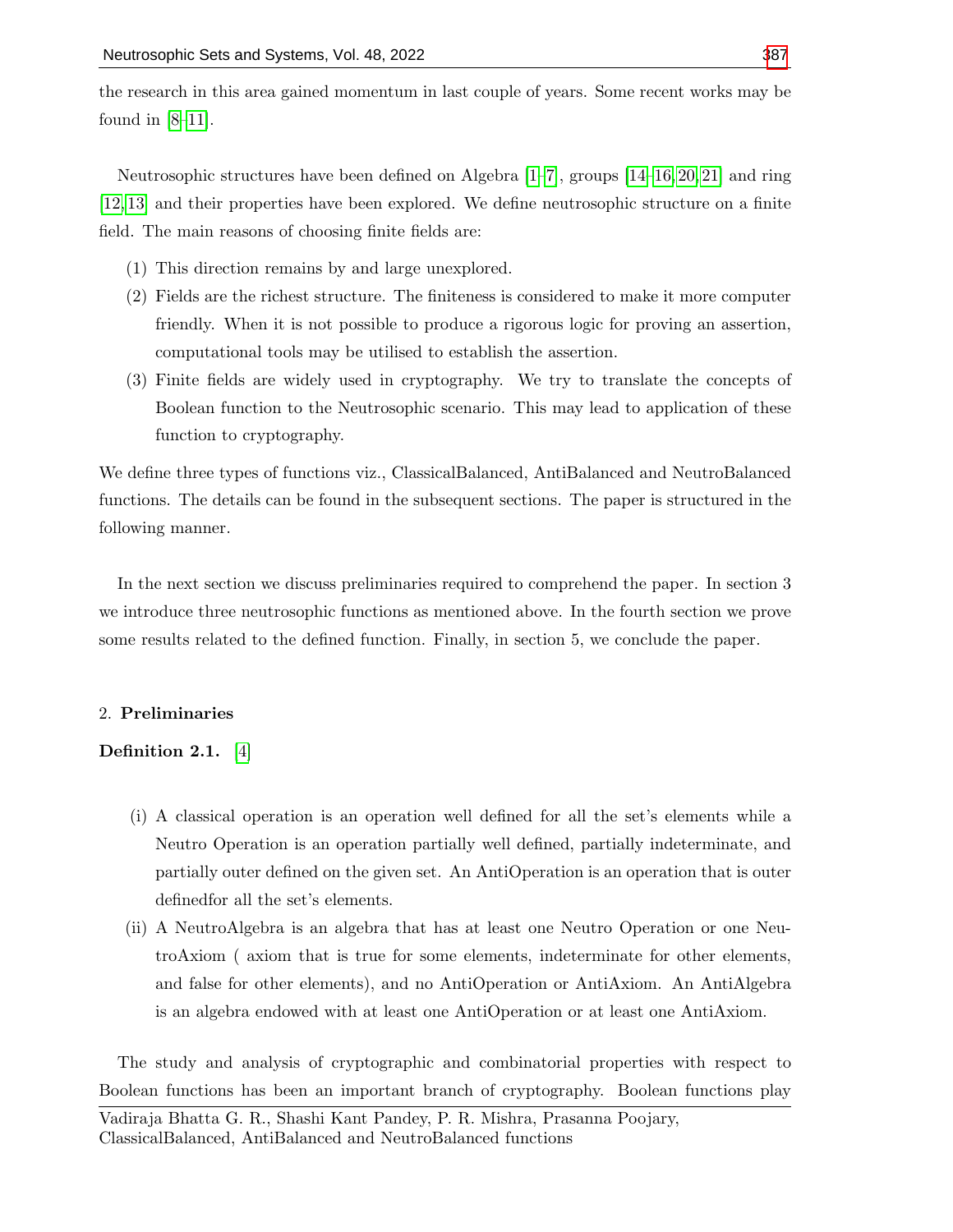a significant role in the construction of components used in symmetric ciphers, and cryptographic properties of such functions are of great interest. Boolean functions used in cryptographic applications provide security of a cipher against different kinds of attacks.

Over the prime field,  $\mathbb{F}_2$  the *n*-dimensional vector space can be denoted as  $\mathbb{F}_2^n$ . One can identify this vector space  $\mathbb{F}_2^n$  over  $\mathbb{F}_2$  with the finite field  $\mathbb{F}_{2^n}$  of  $2^n$  elements, which is basically extension of the finite field  $\mathbb{F}_2 = \{0,1\}$  using some irreducible polynomial of degree n with coeffiecients either 0 or 1.

A Boolean function in *n* variables is an arbitrary function from  $\mathbb{F}_2^n \to \mathbb{F}_2$ , where  $\mathbb{F} = \{0, 1\}$ is a Boolean domain and  $n$  is a non-negative integer. It is called Boolean in honor of the British mathematician and philosopher George Boole (1815 − 1864).

The vectorial Boolean function is of the form  $F : \mathbb{F}_2^n \to \mathbb{F}_2^m$  with range of the function being  $\mathbb{F}_2^m$ , where  $m > 1$ . It is also called an  $(n, m)$ -function. If  $m = n$  then it is called as  $(n, n)$ -function. For vectorial Boolean functions we use uppercase letters, whereas Boolean functions are denoted with lowercase letters.

The finite field  $\mathbb{F}_{2^n}$  of order  $2^n$  is also denoted as  $GF(2^n)$ , which is due to French mathematician Evariste Galois (1811-1832). Usually,  $\mathbb{F}_{2^n}^*$  is the denotion used to represent the collection of all nonzero elements in the field  $\mathbb{F}_{2^n}$ . With respect to multiplication,  $\mathbb{F}_{2^n}^*$  acts as a cyclic group with order of the group being  $2<sup>n</sup> - 1$ . For basic and recent results on finite fields, permutation polynomials, balanced functions and trace functions we refer [\[19,](#page-12-3) [22–](#page-12-4)[24,](#page-12-5) [27\]](#page-12-6).

The trace representation is very useful in defining and analyzing various properties of Boolean functions.

**Definition 1.** [\[25\]](#page-12-7) If c is an element of  $K = GF(q^n)$ , its trace relative to the subfield  $\mathbb{F} = GF(q)$  is defined as follows:

$$
Tr_F^K(c) = c + c^q + c^{q^2} + \ldots + c^{q^{n-1}}.
$$

The values of trace functions fall into the prime field  $\mathbb{F}_2$  is the most important property of the trace. Since  $\mathbb{F}_2^n$  is isomorphic with  $\mathbb{F}_{2^n}$ , trace function can also be viewed as a Boolean function in *n* variables. In case of the base field  $\mathbb{F}_2$ , we use the notation Tr for trace.

Consider the finite field  $GF(9) = (00, 10, 11, -11, 0 - 1, -10, -1 - 1, 1 - 1, 01)$ . Trace is tabulated as below.

|                  |  |  |  | 00   10   11   -11   0-1   -10   -1-1   1-1   01 |           |  |
|------------------|--|--|--|--------------------------------------------------|-----------|--|
| Trace(x)   0   1 |  |  |  |                                                  | $-1$ $-1$ |  |

Vadiraja Bhatta G. R., Shashi Kant Pandey, P. R. Mishra, Prasanna Poojary, ClassicalBalanced, AntiBalanced and NeutroBalanced functions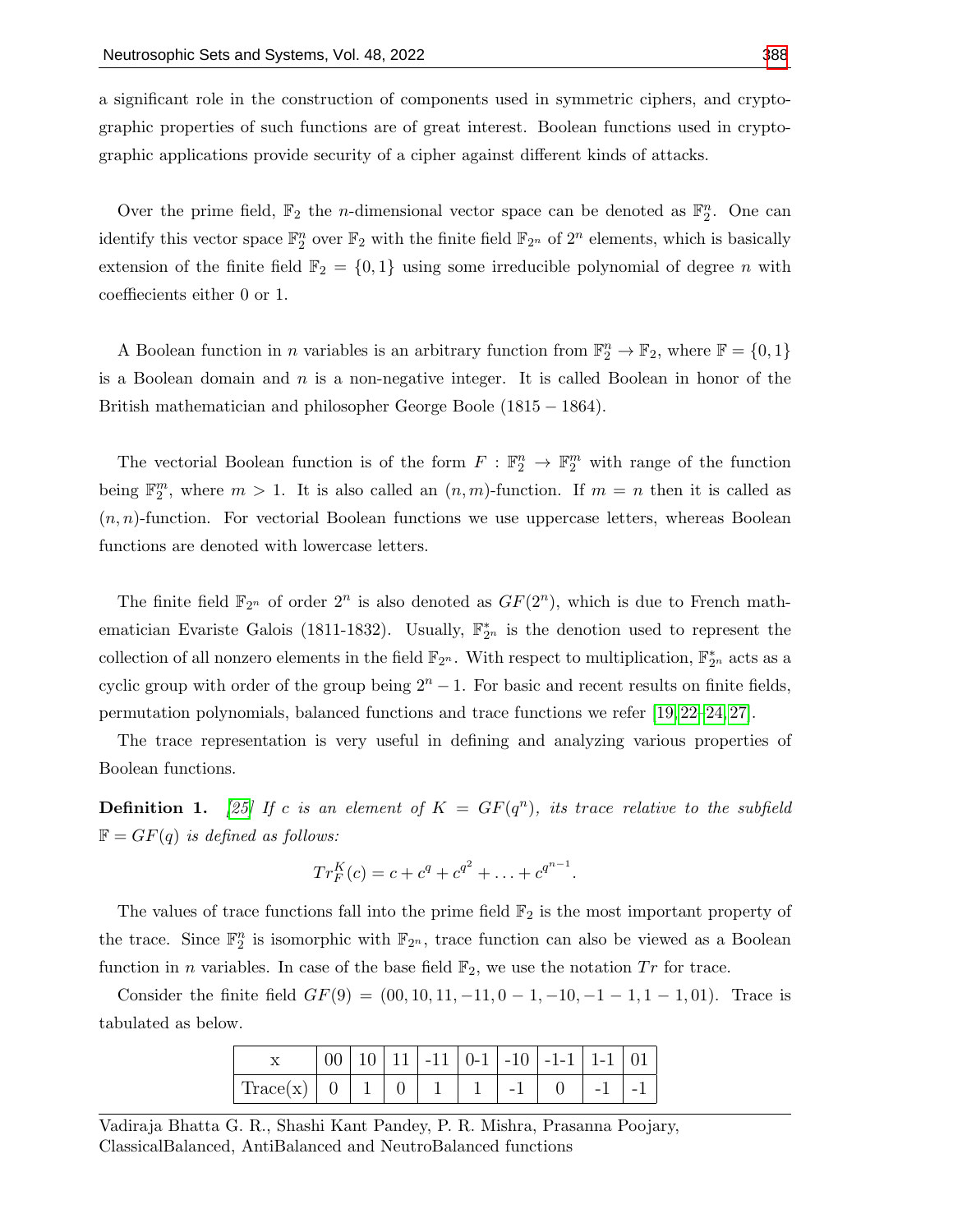A Boolean function  $f$  is said to be balanced if the output column of its truth table has same number of zero's and one's. As balanced functions would give outputs with the balanced number of zero and one, which appears more random. Hence, these functions avoid statistical dependencies between the input and output of the stream cipher, which prevents distinguishing attacks and statistical analysis [\[26,](#page-12-8) [27\]](#page-12-6). From cryptographic point of view, balanced functions are very important. In case of an unbalanced function, the input and output variables have considerable dependence on each other, which may cause susceptible cryptanalysis attacks.

<span id="page-3-0"></span>In [\[17–](#page-11-9)[19\]](#page-12-3), one can find the construction of many such power function  $f : \mathbb{F}_{2^n} \to \mathbb{F}_2$  with trace representation. Some well known examples of Boolean functions  $f(x) = Tr(x^d)$ , where d is given by the table [1](#page-3-0) are as follows

Table 1. Boolean functions

|                                      | Exponent "d" $\vert$ Conditions |                 |
|--------------------------------------|---------------------------------|-----------------|
| Gold function                        | $2^{i}+1$                       | $gcd(i, n) = 1$ |
| Kasami function $ 2^{2i} - 2^i + 1 $ |                                 | $gcd(i, n) = 1$ |
| Welch function                       | $2^t + 3$                       | $n = 2t + 1$    |

The terminology of balancedness always comes with the idea of the measurement of different conditions. The balanced characteristic of a function is defined with the classification of its codomain. Here in the next section, we present three types of balanced Neutrosophic functions.

#### 3. ClassicalBalanced, AntiBalanced and NeutroBalanced functions

Let  $\psi$  be a Neutrosophic functions defined on  $\mathbb{F}_3^n$  to K, where K is some arbitrary set. Note that there will be three partitions of the domains say  $P_0$ ,  $P_1$ ,  $P_2$  such that  $\psi$  is defined on  $P_0$ , not defined on  $P_1$  and indeterminate on  $P_2$ . The Neutrosophic function  $\psi$  induces a generalised Boolean function  $f$  on  $\mathbb{F}_3^n \to \mathbb{F}_3$  as

$$
f(x) = i \text{ when } x \in P_i.
$$

It can be seen easily, every function  $f : \mathbb{F}_3^n \to \mathbb{F}_3$  induces a neutrosophic function  $\mathbb{F}_3^n \to K$ . Thus there are one to one correspondance between Neutrosophic functions  $\mathbb{F}_3^n \to K$  and the generalised Boolean function from  $\mathbb{F}_3^n \to \mathbb{F}_3$ . We can therefore, identify a Neutrosophic function from  $\mathbb{F}_3^n \to K$  by a generalised Boolean function from  $\mathbb{F}_3^n \to \mathbb{F}_3$ . With this identification, we proceed further and define neutrosophic functions.

Note that any  $f: \mathbb{F}_3^n \to \mathbb{F}_3$  can be given as  $f(x) = Tr(h(x))$ , where h is a function defined on  $\mathbb{F}_3^n$ . We are now fully equipped to define ClassicalBalanced, AntiBalanced and NeutroBalanced functions.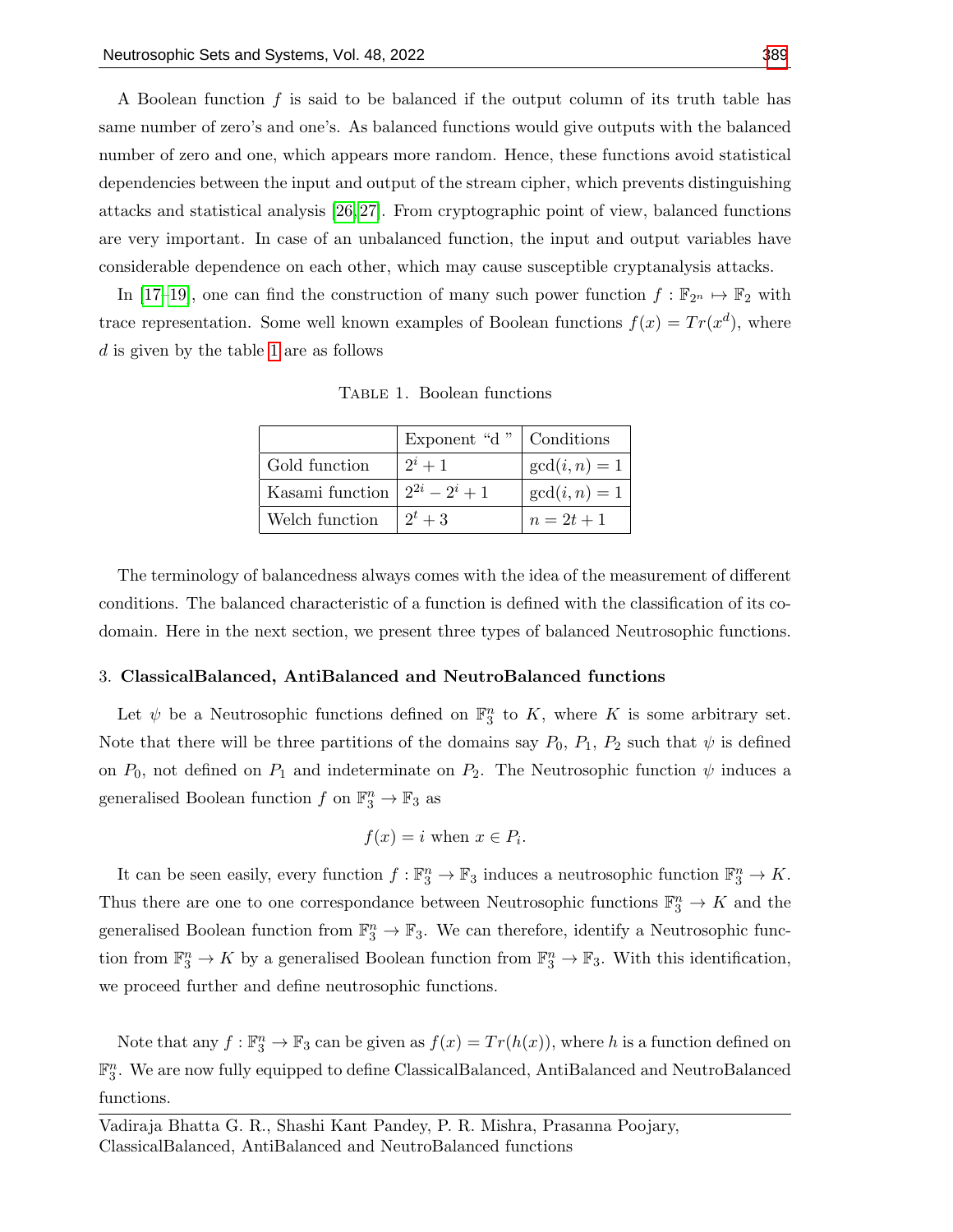Definition 3.1. A function is said to be ClassicalBalanced function if it takes equal number of 1's, 0's and -1's.

**Example 3.2.** Over  $\mathbb{F}_{3^5}$ , the function  $f(x) = Tr(x^9)$  is a ClassicalBalanced function.

Definition 3.3. A function is said to be AntiBalanced function if number of 1's, 0's, and -1's are all distinct from each other.

**Example 3.4.** Over  $\mathbb{F}_{3^2}$ , the function  $f(x) = Tr(x^8)$  is a AntiBalanced function.

Definition 3.5. A function is said to be NeutroBalanced function if number of 1's, 0's, and -1's are not same but exactly two of them are equal.

**Example 3.6.** Over  $\mathbb{F}_{3^4}$ , the function  $f(x) = Tr(x^{14})$  is a NeutroBalanced function.

## 4. Some Special types of Neutrosophic functions

Composition of two functions is an intrinsic approach in the upcoming results to construct ClassicalBalanced, AntiBalanced and NeutroBalanced function. Trace of finite field is a common choice for one of the compositions of two functions. Here in the next two propositions we present the necessary and sufficient conditions for a composition of two functions to be ClassicalBalanced, AntiBalanced and NeutroBalanced function.

<span id="page-4-1"></span>**Proposition 1.** Let  $f : \mathbb{F}_{3^n} \to \mathbb{F}_3$  be a Boolean function and h be any bijection on  $f : \mathbb{F}_{3^n}$ . Then f is ClasicalBalanced, AntiBalanced or NeutroBalanced if and only if the composition map fh is ClasicalBalanced, AntiBalanced or NeutroBalanced respectively.

*Proof.* The proof is obvious.  $\Box$ 

<span id="page-4-0"></span>**Proposition 2.** The exponential map  $x \to x^a, a \in \mathbb{Z}$  on  $\mathbb{F}_{3^n}$  is a bijection if and only if  $gcd(a, 3<sup>n</sup> - 1) = 1.$ 

*Proof.* If map  $x \to x^a, a \in \mathbb{Z}$  on  $\mathbb{F}_{3^n}$  is a bijection then the proof is obvious. Now let

$$
\gcd(a, 3^n - 1) = 1
$$

and  $x_1(\neq 0)$ ,  $x_2(\neq 0) \in \mathbb{F}_3^n$  and g be a generator of non zero elements of  $\mathbb{F}_3^n$ . Let if

$$
f(x_1) = f(x_2),
$$

then

$$
x_1^a = x_2^a,
$$
  
\n
$$
\implies (g^{u_1})^a = (g^{u_2})^a,
$$
  
\n
$$
\implies (g^{u_1 - u_2})^a = 1,
$$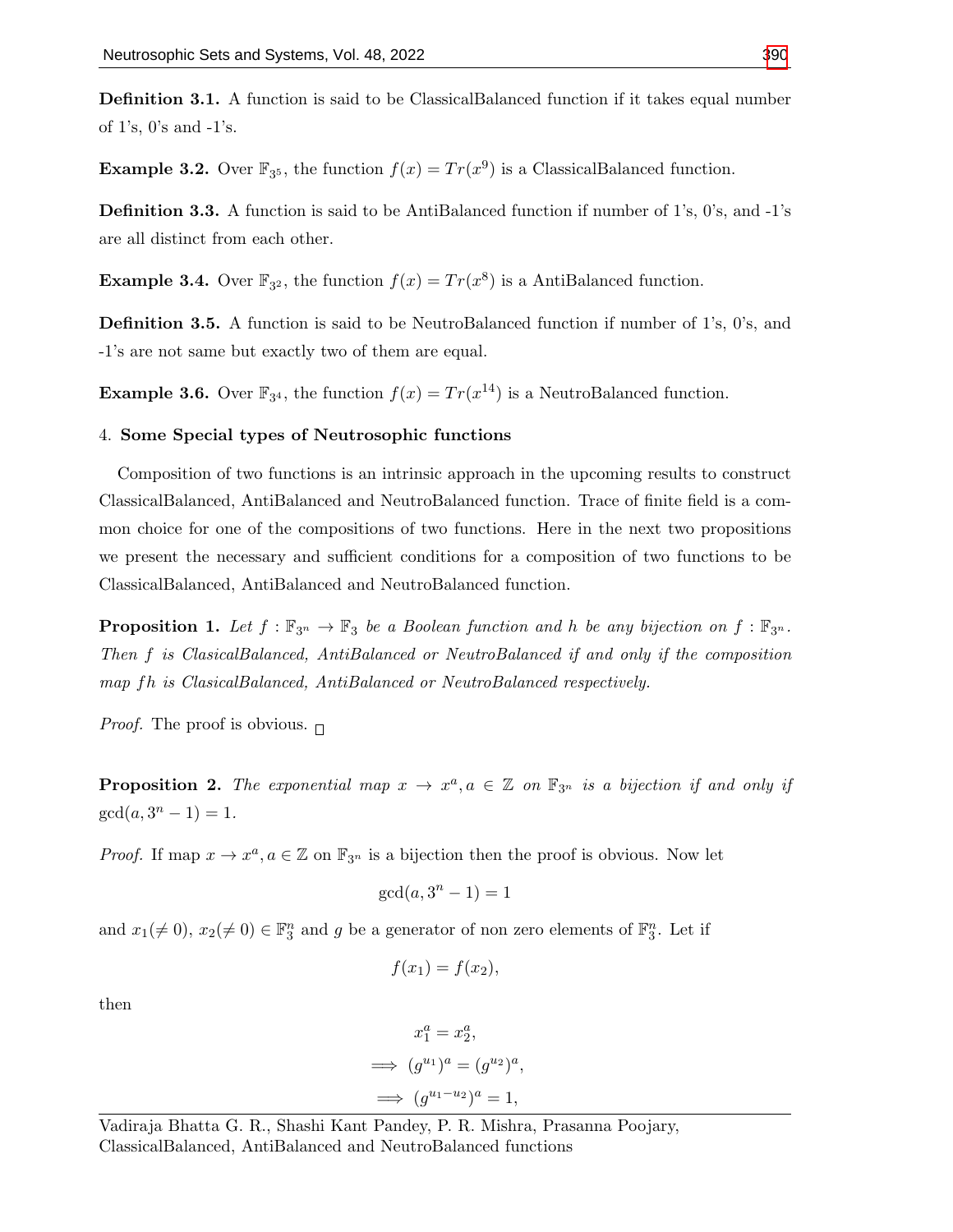$\implies 3^n - 1|(u_1 - u_2)(a)$ 

or

$$
(u_1 - u_2)(a) = 0 \mod 3^n - 1.
$$
 (1)

Now if  $gcd(a, 3<sup>n</sup> - 1) = 1$  then,

<span id="page-5-0"></span>
$$
(u_1 - u_2) = 0 \mod 3^n - 1.
$$
 (2)

Now since,  $1 \le u_1, u_2 \le 3^n - 1$  therefore

<span id="page-5-1"></span>
$$
u_1 - u_2 \le 3^n - 1. \tag{3}
$$

From [\(2\)](#page-5-0) and [\(3\)](#page-5-1),  $u_1 = u_2$ , which implies that,  $x_1 = x_2$ . Hence the result is proved.

In the next theorem we prove the ClassicalBalanced property of Trace function over finite field  $\mathbb{F}_{3^n}$ .

<span id="page-5-7"></span>Theorem 4.1. A function of the form

 $f(x) = Tr(x)$ 

is a ClassicalBalanced function over the finite field  $\mathbb{F}_{3^n}$ .

=⇒ f

=⇒ |f

Proof. We have

<span id="page-5-3"></span>
$$
f(x) = Tr(x) = x + x3 + x9 + ... + x3n-1.
$$
 (4)

This is the absolute trace mapping the elements of  $\mathbb{F}_{3^n}$  to the prime field  $\mathbb{F}_3$ . Therefore,

<span id="page-5-2"></span>
$$
f^{-1}(\mathbb{F}_3) = \mathbb{F}_{3^n},
$$
  
\n
$$
\Rightarrow f^{-1}(0) \cup f^{-1}(1) \cup f^{-1}(2) = \mathbb{F}_{3^n},
$$
  
\n
$$
\Rightarrow |f^{-1}(0)| + |f^{-1}(1)| + |f^{-1}(2)| = 3^n.
$$
\n(5)

Let  $|f^{-1}(0)| = \alpha_1, |f^{-1}(1)| = \alpha_2$  and  $|f^{-1}(2)| = \alpha_3$ . Then from [\(5\)](#page-5-2)

<span id="page-5-5"></span>
$$
\alpha_1 + \alpha_2 + \alpha_3 = 3^n. \tag{6}
$$

Now from [\(4\)](#page-5-3) we have

<span id="page-5-4"></span>
$$
\alpha_1 = |\{x|x+x^3+x^9+\ldots+x^{3^{n-1}}=0\}|,\tag{7}
$$

$$
\alpha_2 = |\{x|x+x^3+x^9+\ldots+x^{3^{n-1}}-1=0\}| \tag{8}
$$

$$
and
$$

$$
\alpha_3 = |\{x|x+x^3+x^9+\ldots+x^{3^{n-1}}-2=0\}|. \tag{9}
$$

All equations [\(7\)](#page-5-4), [\(8\)](#page-5-4) and [\(9\)](#page-5-4) has a polynomial of degree  $3^{n-1}$ . So, each can have at most  $3^{n-1}$  roots and we conclude that

<span id="page-5-6"></span>
$$
0 \le \alpha_1, \alpha_2, \alpha_3 \le 3^{n-1}.
$$
\n(10)

Vadiraja Bhatta G. R., Shashi Kant Pandey, P. R. Mishra, Prasanna Poojary, ClassicalBalanced, AntiBalanced and NeutroBalanced functions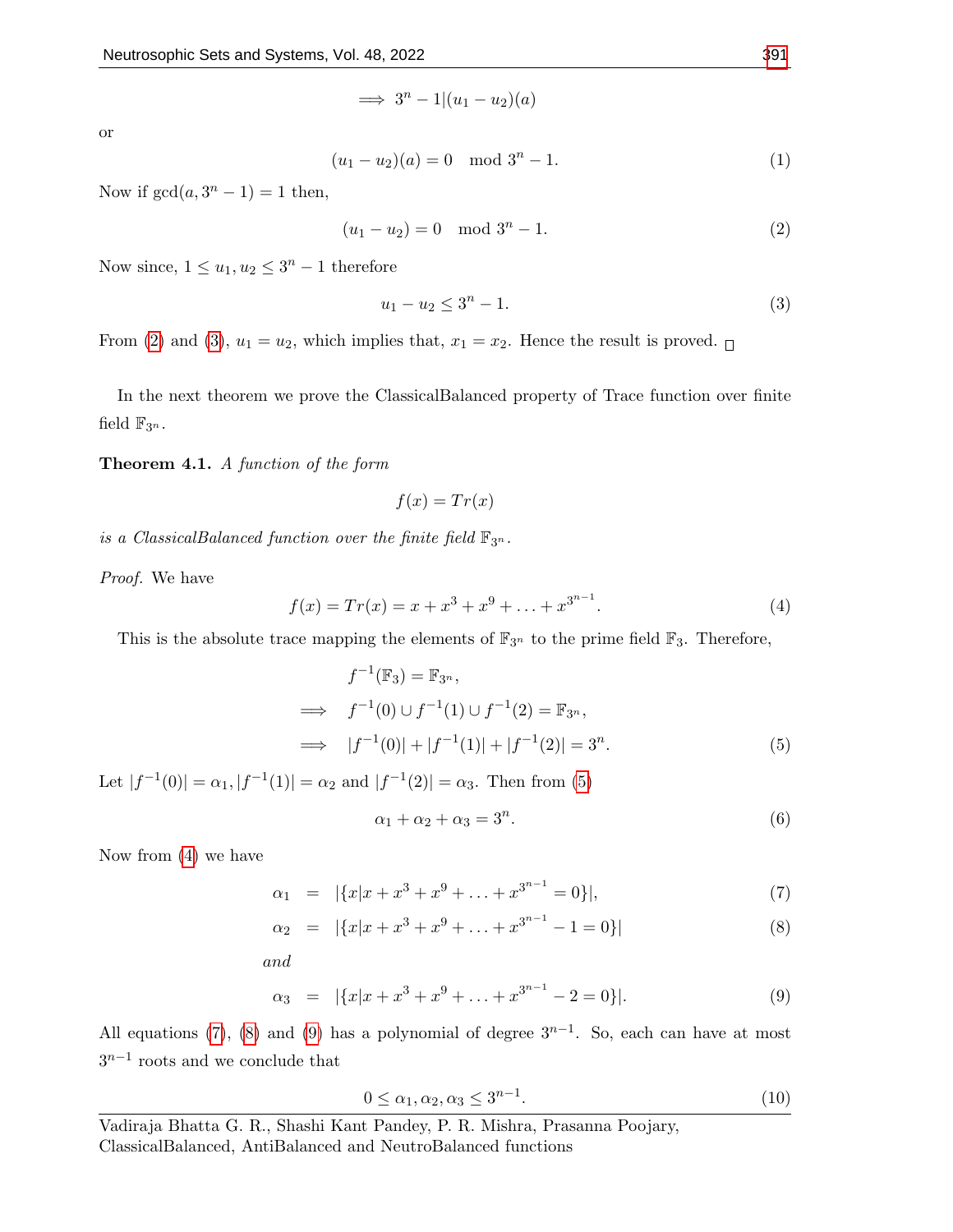It is clear that [\(6\)](#page-5-5) and [\(10\)](#page-5-6) hold together if and only if  $\alpha_1 = \alpha_2 = \alpha_3 = 3^{n-1}$ . Thus our assertion is proved.  $\Box$ 

Before start of the proof for next theorem here we prove a lemma.

<span id="page-6-2"></span>**Lemma 4.2.** Let i and n are positive integers, If  $\langle n, i \rangle = 1$  then  $\langle 3^n - 1, 2^i + 1 \rangle = 1$ .

*Proof.* Here *n* and *i* are positive integers therefore let  $p(\neq 2, 3)$  be any prime number such that  $p|(3^n-1)$ , then we can write  $3^n = 1 \mod p$ , which implies that  $p-1|n$  or

<span id="page-6-0"></span>
$$
n = 0 \mod (p-1). \tag{11}
$$

Now if  $p|2^i + 1$ , then  $2^i = -1 \mod p$  which implies that  $\frac{p-1}{2}|i$ , consequently  $p-1|2i$  or

<span id="page-6-1"></span>
$$
2i = 0 \mod (p-1). \tag{12}
$$

Now combining [\(11\)](#page-6-0) and [\(12\)](#page-6-1), we can write  $\langle n, 2i \rangle = p - 1$ . Therefore if  $\langle n, i \rangle = 1$  then at max gcd of n and 2i will be 2 but since  $p \neq 2 \text{ or } 3$ , hence there does not exist any prime  $p \neq 2 \text{ or } 3$  such that  $p|(3^n-1)$  and  $p|(2^i+1)$ . Hence

$$
<3n-1, 2i+1> = 1.
$$

 $\Box$ 

Now in the next theorem we present the bijective condition for an exponent function on  $\mathbb{F}_3^n$ .

<span id="page-6-3"></span>**Theorem 4.3.** Let  $f : \mathbb{F}_{3^n} \to \mathbb{F}_{3^n}$  be a function defined as  $f(x) = x^{2^i+1}$ . If  $\lt i, n \gt = 1$  for any positive integer i, then f is a bijective function.

*Proof.* The proof follow from the lemma [4.2](#page-6-2) and proposition [2.](#page-4-0)  $\Box$ 

Corollary 4.4. A function of the form

$$
f(x) = Tr(x^{2^i+1}),
$$

for any positive integer i, is a ClassicalBalanced function with  $gcd(i, n) = 1$  over the finite field  $\mathbb{F}_{3^n}$ .

*Proof.* Theorem [4.1](#page-5-7) and theorem [4.3](#page-6-3) follows the proof of this corollary.  $\Box$ 

If  $gcd(i, n) \neq 1$ , then the functions  $f(x) = Tr(x^{2^{i}+1})$  cannot be a ClassicalBalanced functions, which we can observe from the following examples.

**Example 4.5.** Over  $\mathbb{F}_{3^4}$ , the function  $f(x) = Tr(x^{2^2+1})$  is not a ClassicalBalanced function.

Vadiraja Bhatta G. R., Shashi Kant Pandey, P. R. Mishra, Prasanna Poojary, ClassicalBalanced, AntiBalanced and NeutroBalanced functions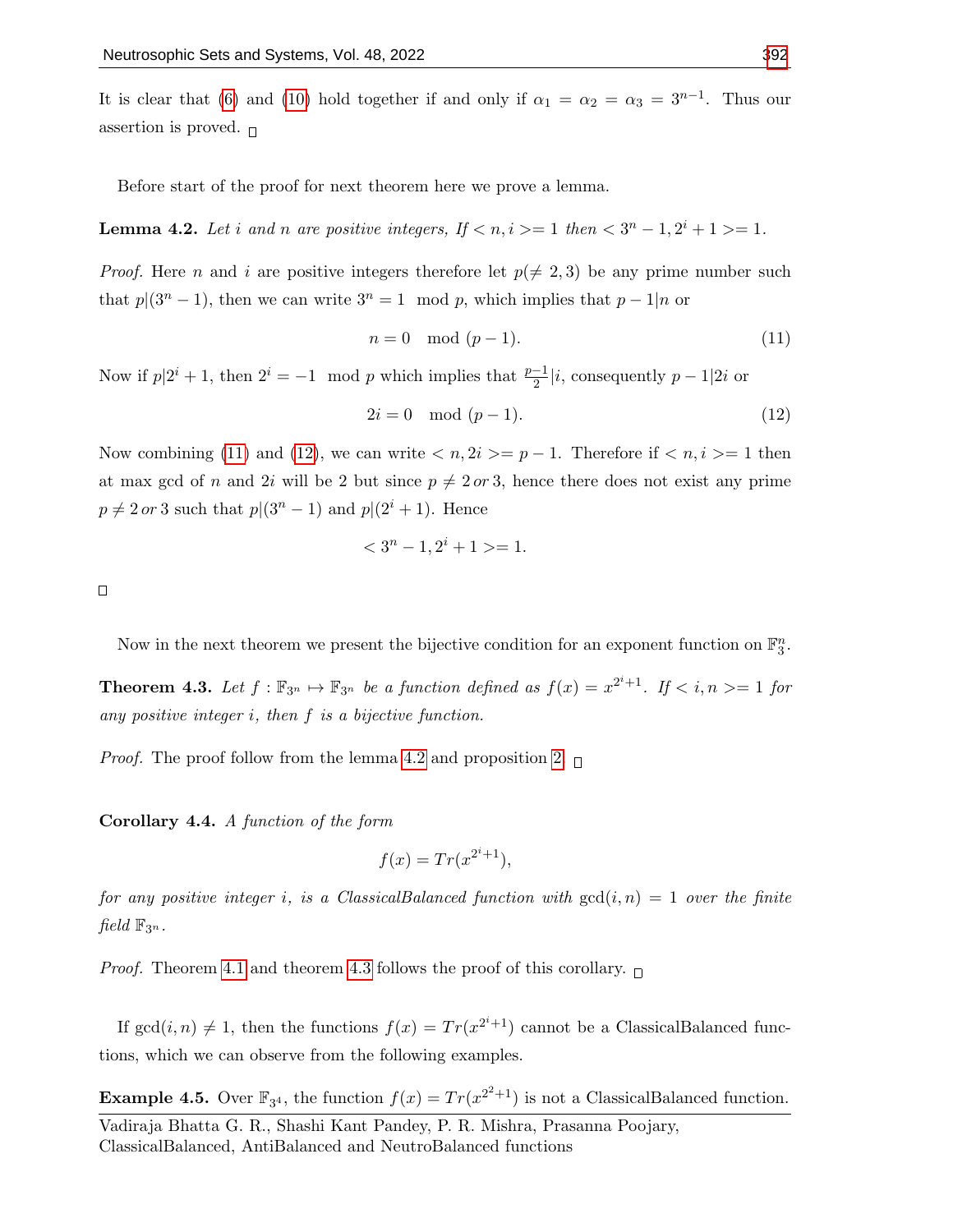**Example 4.6.** Over  $\mathbb{F}_{3^5}$ , the function  $f(x) = Tr(x^{2^5+1})$  is not a ClassicalBalanced function.

Some more general results for AntiBalanced and NeutroBalanced functions are presented in following theorems.

Theorem 4.7. A function of the form

$$
f(x) = Tr(x^{8a})
$$

is a AntiBalanced function for  $a \in \mathbb{N}$ ,  $gcd(a, 3^2 - 1) = 1$  over the finite field  $\mathbb{F}_{3^2}$ .

*Proof.* Given function  $f(x)$  is composition of two functions,  $Tr(x) = x + x^3$  and  $h(x) = x^a$ , therefore,

$$
f(x) = Tr(x^{8a}) = f_1 h(x)
$$
\n(13)

where  $f_1(x) = Tr(x^8)$  and  $h(x) = x^a$ . It is given that  $gcd(a, 3^2 - 1) = 1$ , therefore from propositions [1](#page-4-1) and [2,](#page-4-0)  $f$  is AntiBalanced if and only if  $f_1$  is AntiBalanced. We now show that  $f_1$  is AntiBalanced. From the expression of trace and  $f_1$ ,

$$
f_1(x) = 0 \implies x^8 + x^{24} = 0
$$

Similarly,

$$
f_1(x) = 1 \implies x^8 + x^{24} - 1 = 0
$$

and

$$
f_1(x) = 2 \implies x^8 + x^{24} - 2 = 0.
$$

It can be verified computationally or otherwise that the polynomials  $x^8 + x^{24}$ ,  $x^8 + x^{24} - 1$ ,  $x^8 + x^{24} - 2$  has 1, 0 and 8 distinct roots in  $\mathbb{F}_{3^2}$ . Hence,  $f_1$  is AntiBalanced. This proves our assertion as well.  $\Box$ 

Theorem 4.8. A function of the form

$$
f(x) = Tr(x^{2a})
$$

is a AntiBalanced function for  $a \in \mathbb{N}$  with  $2a \not\equiv 0$  (mod 13) over the finite field  $\mathbb{F}_{3^3}$ .

Proof. Let

$$
f(x) = Tr(x^{2a}) = f_1 h(x)
$$
\n(14)

where  $f_1(x) = Tr(x^2)$  and  $h(x) = x^a$ . Now  $2a \not\equiv 0$  mod 13) implies that  $gcd(a, 3^3 - 1) = 1$ . Propositions [1](#page-4-1) and [2](#page-4-0) confirm that  $f$  is AntiBalanced if and only if  $f_1$  is AntiBalanced. Further we show that  $f_1$  is AntiBalanced. From Trace  $Tr(x) = x + x^3 + x^9$  over  $\mathbb{F}_{3^3}$ ,

$$
f_1(x) = 0 \implies x^2 + x^6 + x^{18} = 0.
$$

Vadiraja Bhatta G. R., Shashi Kant Pandey, P. R. Mishra, Prasanna Poojary, ClassicalBalanced, AntiBalanced and NeutroBalanced functions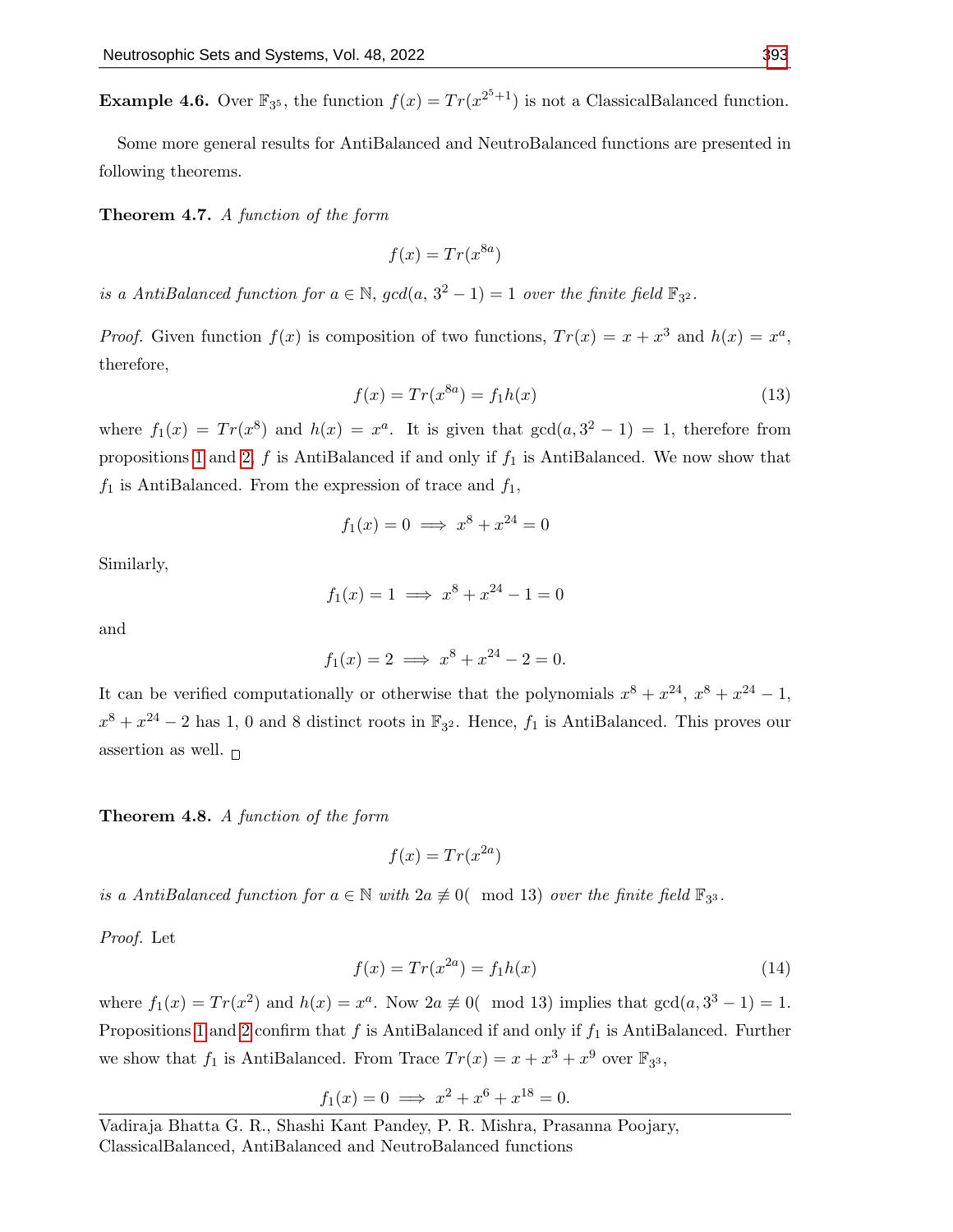Similarly,

$$
f_1(x) = 1 \implies x^2 + x^6 + x^{18} - 1 = 0
$$

and

$$
f_1(x) = 2 \implies x^2 + x^6 + x^{18} - 2 = 0
$$

After computational verification we found that the polynomials  $x^2 + x^6 + x^{18}$ ,  $x^2 + x^6 + x^{18} - 1$ ,  $x^2 + x^6 + x^{18} - 2$  has 9,6 and 12 distinct roots in  $\mathbb{F}_{3^2}$ . Hence,  $f_1$  is AntiBalanced.

Theorem 4.9. A function of the form

$$
f(x) = Tr(x^{16a})
$$

is a AntiBalanced function for  $a \in \mathbb{N}$  and  $16a \neq 0 \mod 80$  over the finite field  $\mathbb{F}_{3^4}$ .

*Proof.* Here  $Tr(x) = x + x^3 + x^9 + x^{27}$  over  $\mathbb{F}_{3^4}$  and

$$
f(x) = Tr(x^{16a}) = f_1h(x)
$$
\n(15)

where  $f_1(x) = Tr(x^{16})$  and  $h(x) = x^a$ ,  $gcd(a, 3^4 - 1) = 1$  $gcd(a, 3^4 - 1) = 1$  $gcd(a, 3^4 - 1) = 1$ . In view of propositions 1 and [2,](#page-4-0) f is AntiBalanced if and only if  $f_1$  is AntiBalanced. We now show that  $f_1$  is AntiBalanced.

$$
f_1(x) = 0 \implies x^2 + x^6 + x^{18} = 0
$$

Similarly,

$$
f_1(x) = 1 \implies x^2 + x^6 + x^{18} - 1 = 0
$$

and

$$
f_1(x) = 2 \implies x^2 + x^6 + x^{18} - 2 = 0
$$

It is verified computationally or otherwise that the polynomials  $x + x^3 + x^9 + x^{27}$ ,  $x + x^3 + x^4$  $x^9 + x^{27} - 1$  and  $x + x^3 + x^9 + x^{27} - 2$  has 1,16 and 64 distinct roots in  $\mathbb{F}_{3^4}$  respectively. Hence,  $f_1$  is AntiBalanced. This proves our assertion as well.  $\Box$ 

Theorem 4.10. A function of the form

$$
f(x) = Tr(x^{2a})
$$

is a AntiBalanced function for  $a \in \mathbb{N}$ ,  $gcd(a, 3^5 - 1) = 1$  over the finite field  $\mathbb{F}_{3^5}$ .

*Proof.* Trace function in the finite field  $\mathbb{F}_{3^5}$  is a polynomial  $Tr(x) = x + x^3 + x^9 + x^{27} + x^{81} \in \mathbb{F}_3$ where  $x \in \mathbb{F}_{3^5}$ . Now given function

$$
f(x) = Tr(x^{16a}) = f_1h(x)
$$
\n(16)

Vadiraja Bhatta G. R., Shashi Kant Pandey, P. R. Mishra, Prasanna Poojary, ClassicalBalanced, AntiBalanced and NeutroBalanced functions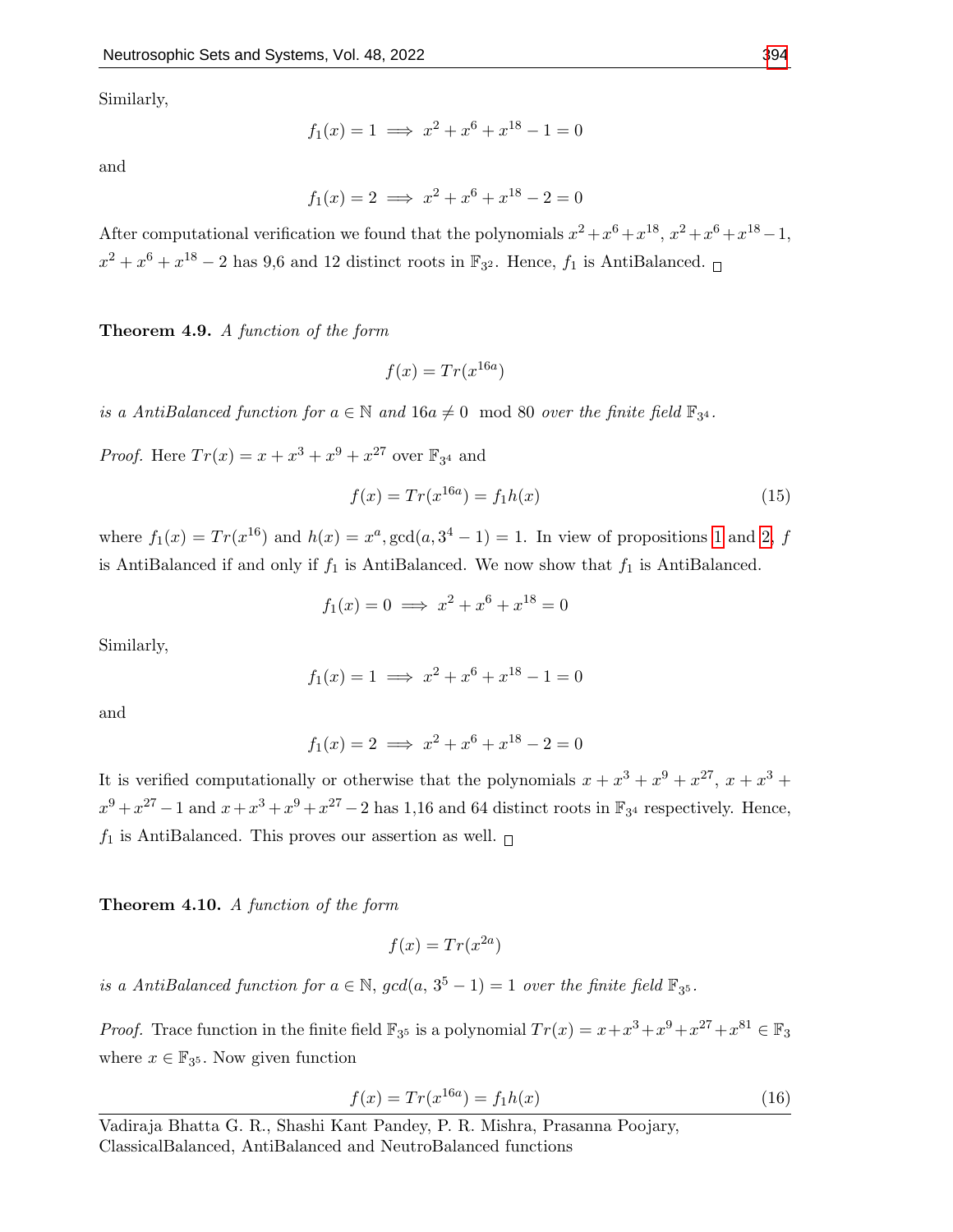$$
f_1(x) = 0 \implies x + x^3 + x^9 + x^{27} + x^{81} = 0
$$

Similarly,

$$
f_1(x) = 1 \implies x + x^3 + x^9 + x^{27} + x^{81} - 1 = 0
$$

and

$$
f_1(x) = 2 \implies x + x^3 + x^9 + x^{27} + x^{81} - 2 = 0
$$

We found from computation search that the polynomials  $x + x^3 + x^9 + x^{27} + x^{81}$ ,  $x + x^3 + x^{10}$  $x^9 + x^{27} + x^{81} - 1$  and  $x + x^3 + x^9 + x^{27} + x^{81} - 2$  has 81,90 and 72 distinct roots in  $\mathbb{F}_{3^5}$ respectively. Therefore,  $f_1$  is AntiBalanced. From proposition [1,](#page-4-1)  $f$  is AntiBalanced if and only if  $f_1$  is AntiBalanced. Hence the theorem is proved.  $\Box$ 

## Theorem 4.11. A function of the form

$$
f(x) = Tr(x^{2a})
$$

is a NeutroBalanced function for  $a \in \mathbb{N}$  with  $2a \not\equiv 0$  (mod 8) over the finite field  $\mathbb{F}_{3^2}$ .

*Proof.* The trace of  $\mathbb{F}_{3^2}$  is  $Tr(x) = x + x^3 \in \mathbb{F}_3$  where  $x \in \mathbb{F}_{3^2}$ . Given function  $f(x)$  can be written as,

$$
f(x) = Tr(x^{2a}) = f_1 h(x)
$$
 (17)

where  $f_1(x) = Tr(x^2)$  and  $h(x) = x^a$ . Now from the given condition  $gcd(a, 3^2 - 1) = 1$  and proposition [2,](#page-4-0) h is a bijective function. Now We show that  $f_1$  is NeutroBalanced. Using  $Tr(x)$ on  $\mathbb{F}_{3^2}$ , we can write

$$
f_1(x) = 0 \implies x + x^3 = 0
$$

Similarly,

$$
f_1(x) = 1 \implies x + x^3 - 1 = 0
$$

and

$$
f_1(x) = 2 \implies x + x^3 - 2 = 0
$$

Count of the roots of above three polynomials can settle the proof of Neutrobalanced property of f. It can be verified computationally or otherwise that the polynomials  $x + x^3$ ,  $x + x^3 - 1$  and  $x + x^3 - 2$  has 5, 2 and 2 distinct roots in  $\mathbb{F}_{3^2}$  respectively. Hence,  $f_1$  is NeutroBalanced. It is already proved in proposition [1](#page-4-1) that  $f$  is NeutroBalanced if and only if  $f_1$  is NeutroBalanced. Hence the theorem is proved  $\Box$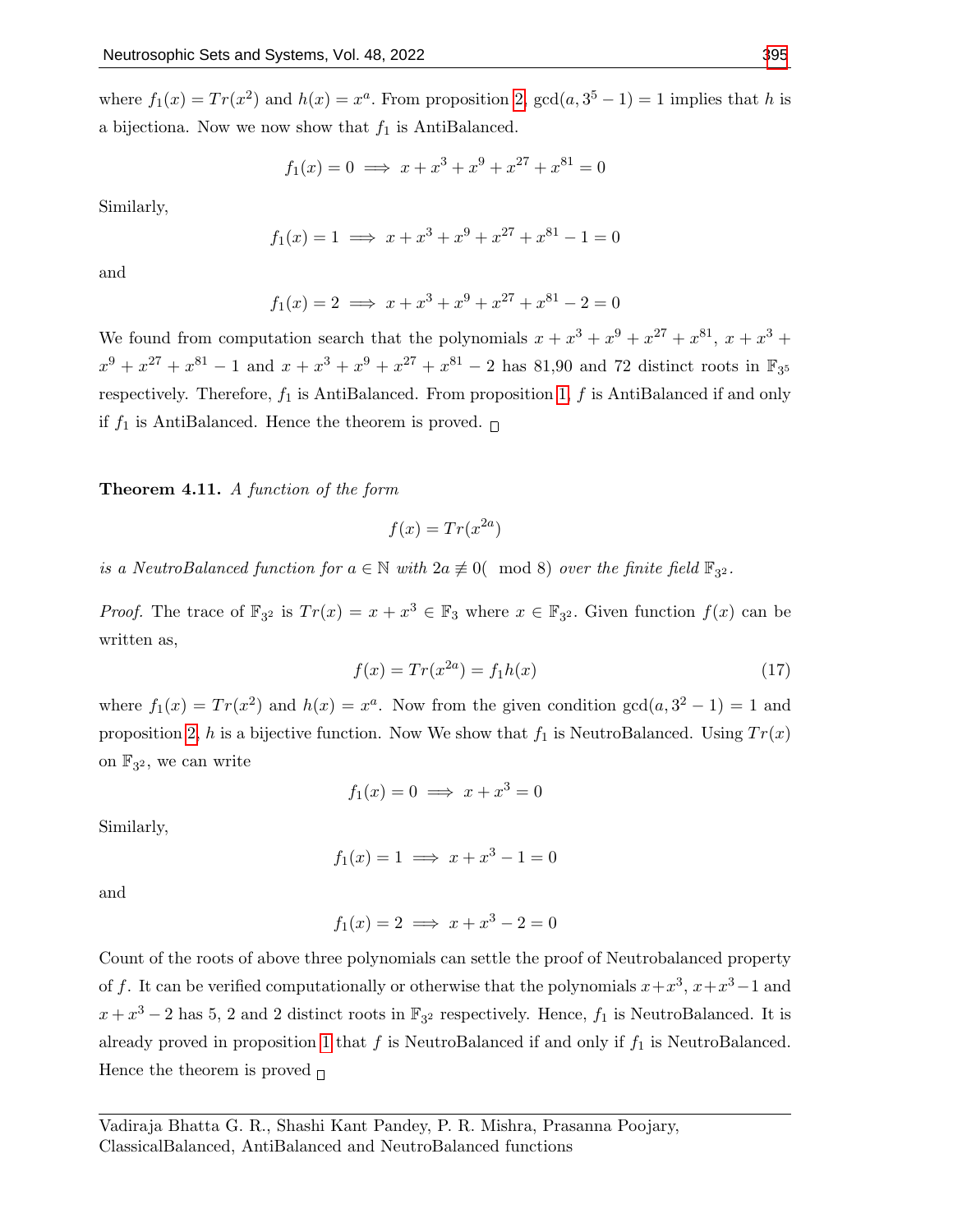Theorem 4.12. A function of the form

$$
f(x) = Tr(x^{2a})
$$

is a NeutroBalanced function for  $a \in \mathbb{N}$  with  $2a \not\equiv 0$  (mod 16) over the finite field  $\mathbb{F}_{3^4}$ .

*Proof.* Here the trace function,  $Tr(x)$ , on the extension field  $\mathbb{F}_{3^4}$  is

$$
Tr(x) = x + x^3 + x^9 + x^{27} \in \mathbb{F}_3,
$$

where  $x \in \mathbb{F}_{3^4}$ . Now given function

$$
f(x) = Tr(x^{2a}) = f_1h(x),
$$
\n(18)

where  $f_1(x) = Tr(x^2)$  and  $h(x) = x^a$ ,  $gcd(a, 3^4 - 1) = 1$  $gcd(a, 3^4 - 1) = 1$  $gcd(a, 3^4 - 1) = 1$ . In view of propositions 1 and [2,](#page-4-0) f is NeutroBalanced if and only if  $f_1$  is NeutroBalanced. We now show that  $f_1$  is NeutroBalanced. From the expression of  $Tr(x)$  on  $\mathbb{F}_{3^4}$ ,

$$
f_1(x) = 0 \implies x + x^3 + x^9 + x^{27} = 0
$$

Similarly,

$$
f_1(x) = 1 \implies x + x^3 + x^9 + x^{27} - 1 = 0
$$

and

$$
f_1(x) = 2 \implies x + x^3 + x^9 + x^{27} - 2 = 0
$$

Now it can be observe from proposition [1](#page-4-1) that  $f$  is NeutroBalanced if enumeration of roots of any two polynomials from  $x + x^3 + x^9 + x^{27}$ ,  $x + x^3 + x^9 + x^{27} - 1$  and  $x + x^3 + x^9 + x^{27} - 2$  are same. We found computationally that the polynomials  $x + x^3 + x^9 + x^{27}$ ,  $x + x^3 + x^9 + x^{27} - 1$ and  $x + x^3 + x^9 + x^{27} - 2$  has 21, 30 and 30 distinct roots in  $\mathbb{F}_{3^4}$  respectively. Hence,  $f_1$  is NeutroBalanced. This proves our assertion as well.  $\Box$ 

#### 5. Conclusions

In this paper, we have defined ClassicalBalanced, AntiBalanced and NeutroBalanced functions. So far a function over finite field is classified into balanced function and unbalanced function. With this work it is a new approach to define a class of functions which lie between these two, which are called as NeutroBalanced functions. NeutroBalanced functions are defined with the logic of neutrosophy. NeutroBalanced functions may lead to a new direction with its application in point of view.

Funding: "Fourth author received funding from VGST/KSTePS and DST, GoK, India"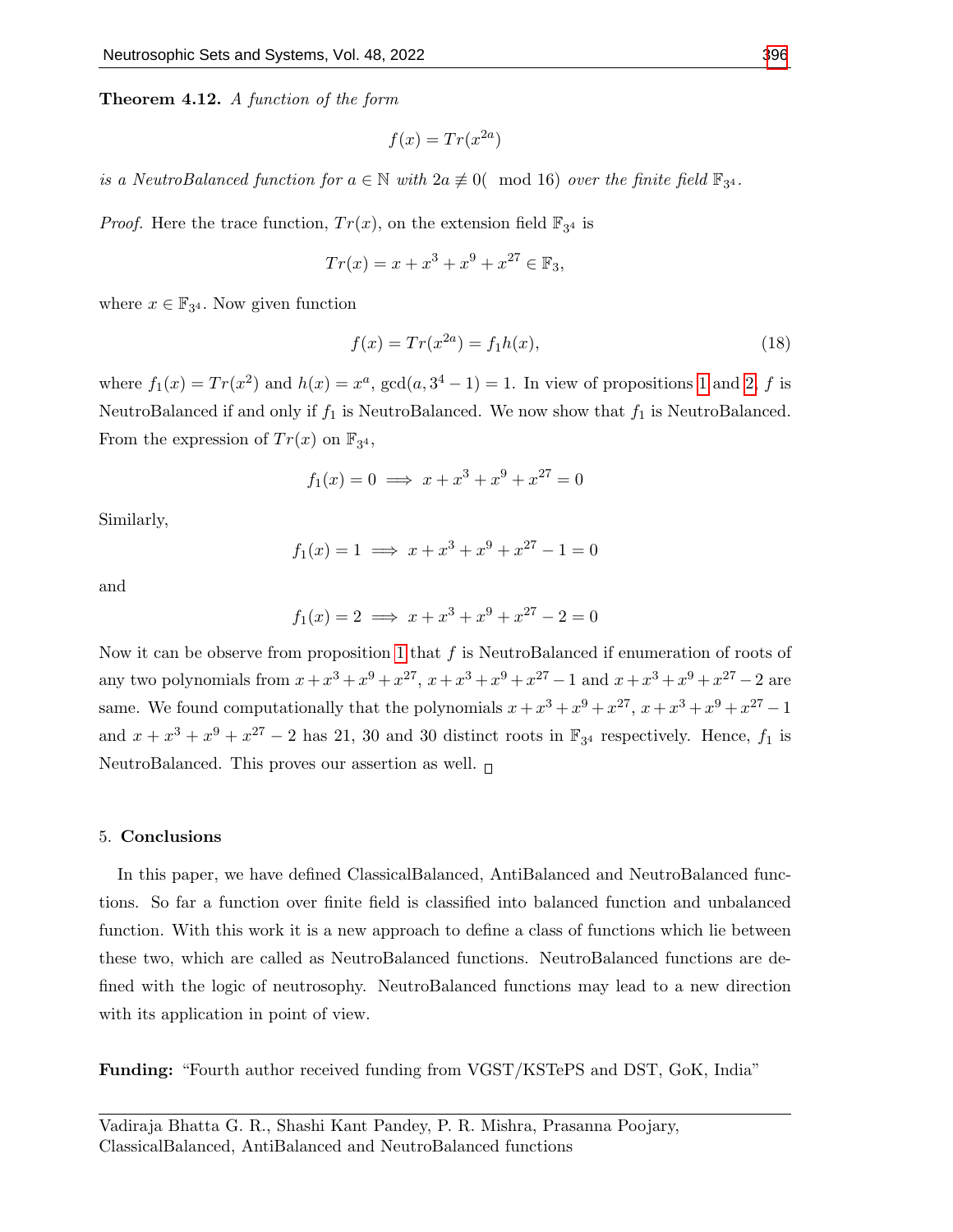Acknowledgments: Fourth author thanks VGST/KSTePS and DST, GoK, India for sanctioning the project [VGST/GRD-897/2019-20/2020-21]. The authors are grateful to Prof. Dr. Florentin Smarandache from University of New Mexico for his valuable ideas and guidance.

Conflicts of Interest: "The authors declare no conflict of interest."

#### References

- <span id="page-11-2"></span>1. Smarandache, F. (2020). Introduction to NeutroAlgebraic Structures and AntiAlgebraic Structures (revisited). Neutrosophic Sets and Systems, 31, 1-16.
- 2. Smarandache, F. (2019). Introduction to NeutroAlgebraic Structures and AntiAlgebraic Structures, in his book "Advances of Standard and Nonstandard Neutrosophic Theories", Pons Ed., Brussels, European Union.
- 3. Smarandache, F. (1998). Neutrosophy. / Neutrosophic Probability, Set, and Logic, ProQuest Information & Learning, Ann Arbor, Michigan, USA, 105.
- <span id="page-11-8"></span>4. Smarandache, F. (2020). NeutroAlgebra is a Generalization of Partial Algebra, International Journal of Neutrosophic Science, 2(1), 08-17.
- 5. Smarandache, F. (2020). Generalizations and Alternatives of Classical Algebraic Structures to NeutroAlgebraic Structures and AntiAlgebraic Structures. Journal of Fuzzy Extension and Applications, 1(2), 8587.
- 6. Agboola, A. A. A., Ibrahim, M. A., & Adeleke, E. O. (2020). Elementary Examination of NeutroAlgebras and AntiAlgebras viz-a-viz the Classical Number Systems. International Journal of Neutrosophic Science, 4, 16-19.
- <span id="page-11-3"></span>7. Smarandache, F. (2020). Structure, NeutroStructure, and AntiStructure in Science, International Journal of Neutrosophic Science, 13(1), 28-33.
- <span id="page-11-0"></span>8. Vadiraja, B. G. R., Manasa, K. J., Gautham, S. B., Prasanna, P., & Chaithra B. J. (2021). Introduction to NeutroNearrings. Neutrosophic Sets and Systems, 46, 445-455.
- 9. Akbar R., & Smarandache, F. (2020). On Neutro-BE-algebras and Anti-BE-algebras. International Journal of Neutrosophic Science, 4, 8-15.
- 10. Mohammad, H., & Smarandache, F. (2020). Neutro-BCK-Algebra. International Journal of Neutrosophic Science, 8, 110-117.
- <span id="page-11-1"></span>11. Madeleine, A., Bijan D., Smarandache, F., & Osman, A. (2021). On Some NeutroHyperstructures, Symmetry, 13, 535, 1-12.
- <span id="page-11-6"></span>12. Agboola, A. A. A. (2020). Introduction to NeutroRings. International Journal of Neutrosophic Science, 7(2), 62-73.
- <span id="page-11-7"></span>13. Agboola, A. A. A., (2020). On Finite and Infinite NeutroRings of Type-NR. International Journal of Neutrosophic Science, 11(2), 87-99.
- <span id="page-11-4"></span>14. Agboola, A. A. A. (2020). Introduction to NeutroGroups. International Journal of Neutrosophic Science, 6, 41-47.
- 15. Agboola, A. A. A. (2020). Introduction to AntiGroups, International Journal of Neutrosophic Science 12(2), 71-80.
- <span id="page-11-5"></span>16. Elahe, M., & Akbar, R. (2020). On NeutroNilpotentGroups, Neutrosophic Sets and Systems, 38, 33-40.
- <span id="page-11-9"></span>17. Gold, R. (1968). Maximal recursive sequences with 3-valued recursive cross-correlation functions, IEEE Trans. Inform. Theory, 14, 154-156
- 18. Fitzgerald, R. (2009). Invariants of trace forms over finite fields of characteristic two. Finite Fields Appl., 15, 261-275